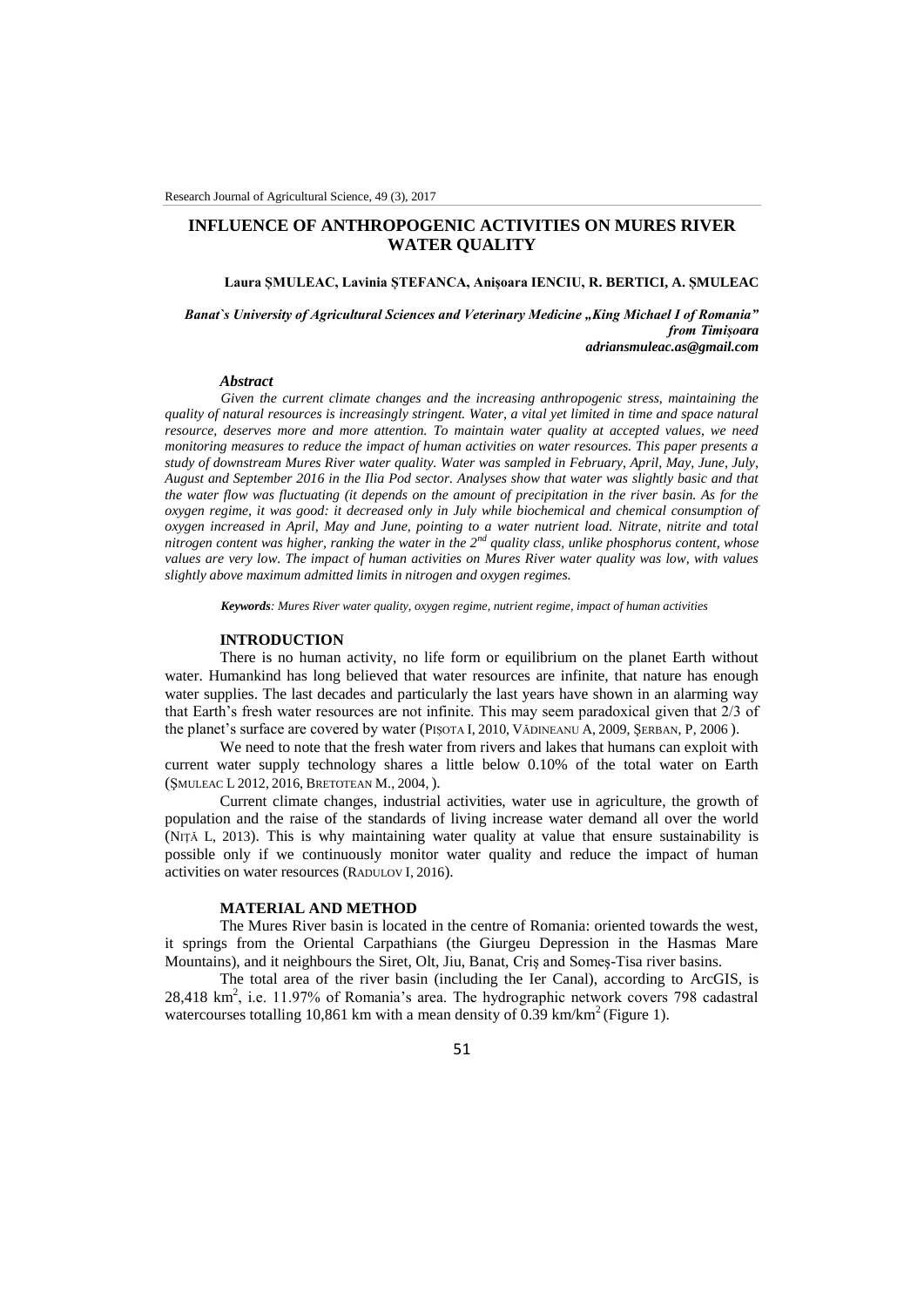Figure 1. Mures River basin (Management plan of the Mures River basin) The River Mureș is the longest river of Romania: 789 km. Along 22.3 km, it makes up the natural border with Hungary after which it flows into the River Tisa.



Figure 1. Mures River basin (Management plan of the Mures River basin)

To monitor the quality of the Mures River, we sampled water from the Ilia Pod sector in February, April, May, June, July, August and September 2016. Analyses were made in the Laboratory for Water Quality of the Mures River Basin Administration. We focused on pH, dissolved oxygen, oxygen biochemical consumption over 5 days, chemical consumption of oxygen, ammonia, nitrates, nitrites, total nitrogen, total phosphorus, and calcium. Results were compared with the physical and chemical quality standards of the Order no. 161/2006 stipulating the classification of water into water qualities from  $1<sup>st</sup>$  to  $5<sup>th</sup>$ .

### **RESULTS AND DISCUSSION**

Measurements made on the River Mures show that water flow (Figure 2) in the Ilia Pod sector was fluctuating from 105 m<sup>3</sup>/s in September to 249 m<sup>3</sup>/s in June. This fluctuation was closely linked to the amount of precipitations and it influences only the degree of mineralisation of the water.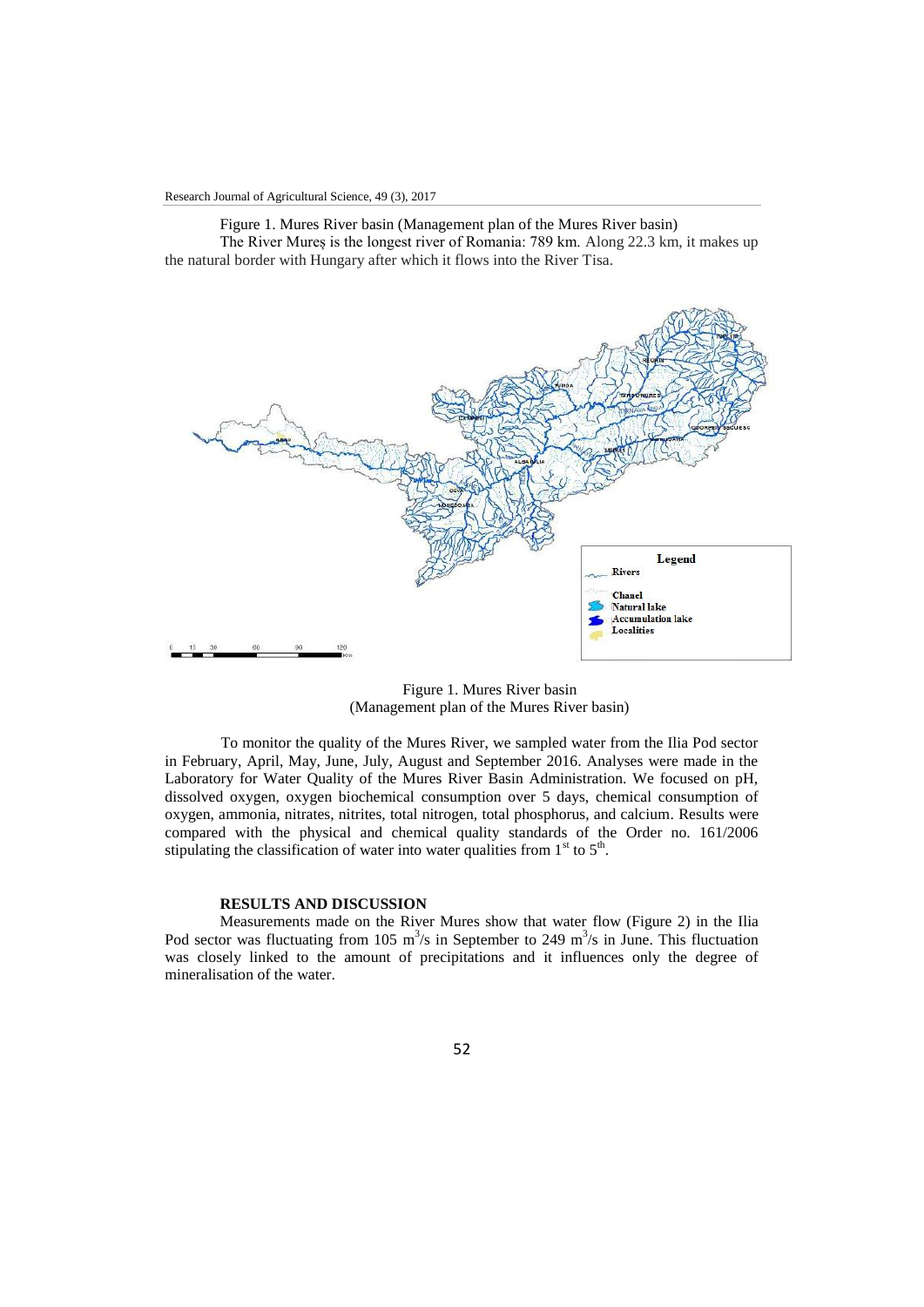

Figure 2 Flow of Mures River în Ilia Pod Section

Thus, water pH ranges within normal values as stipulated by Order no. 161/2006, i.e. between 6.5 and 8.5. Water was slightly basic (Figure 3), with values between a minimum of 7.31 pH units in August to a maximum of 8.31 pH units in September.

As for dissolved oxygen content (Figure 4), in February, April and May, it ranked water in the  $1<sup>st</sup>$  quality class, with a maximum of dissolved oxygen of 11.3 mg/l in February. In the rest of the months, water quality decreased from the point of view of dissolved oxygen content to a minimum of 8 mg/l in July because of the high temperatures.



Biochemical oxygen consumption over 5 days, an indicator of water pollution, shows low values (Figure 5): between 1.5 mg/l in September to a maximum of 4.6 mg/l in April, when water ranked  $2^{nd}$  quality class. Chemical oxygen consumption (Figure 6) points to good quality water only in July-September, with values of 9-10 mg/l. In the other months, water ranked  $2<sup>nd</sup>$  quality, with values between 12.5 mg/l in February and 18.72 mg/l in April.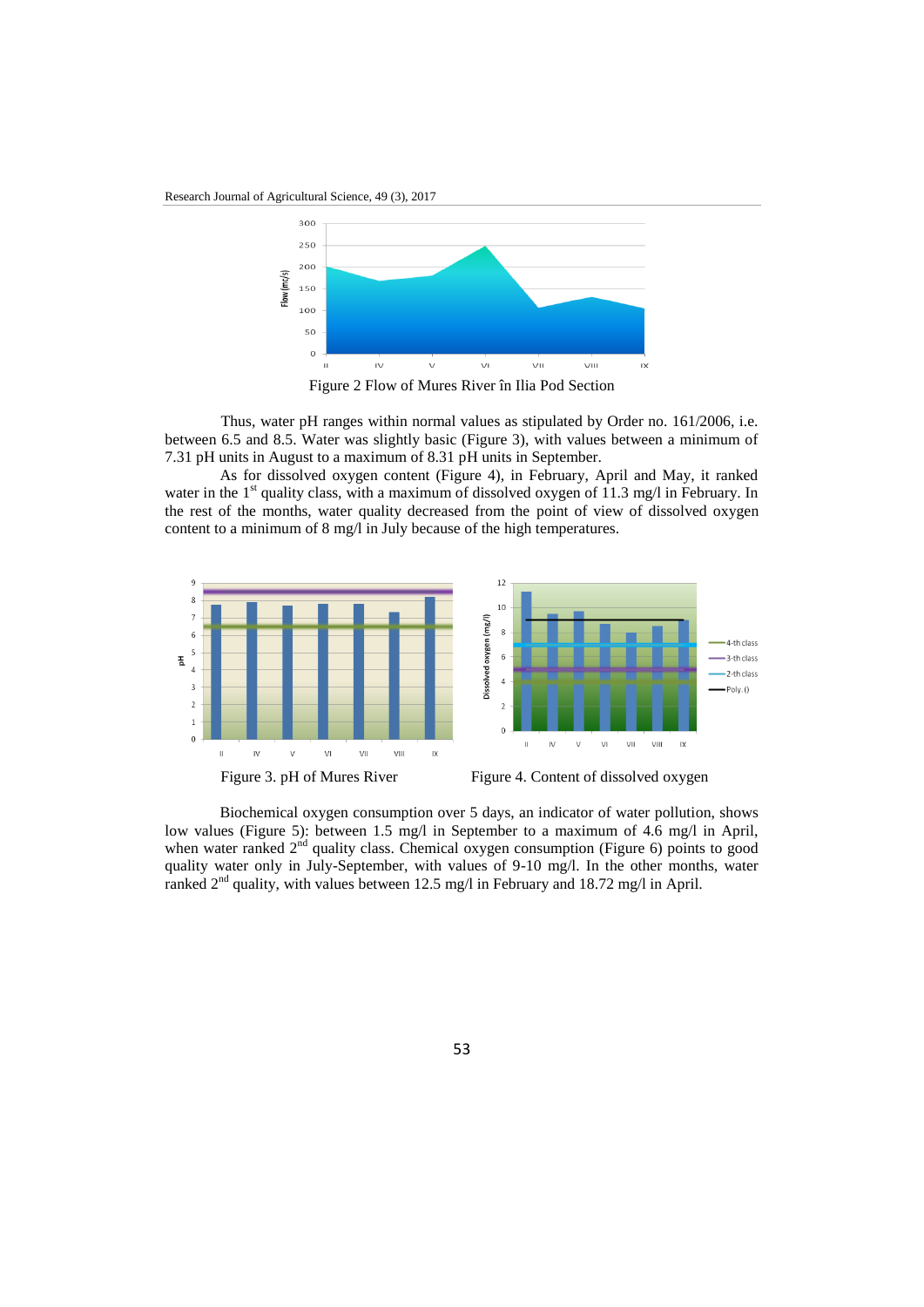Research Journal of Agricultural Science, 49 (3), 2017



Figure 5. Biochemical oxygen consumption over 5 days

Figure 6. Chemical oxygen consumption

As far as nutrient regime is concerned, ammonia content (Figure 7) ranged between 0.023 mg/l in September and 0.093 mg/l in June, much below the limit of the  $1<sup>st</sup>$  quality water (0.4 mg/l). Nitrite amount (Figure 8) was above the limit of the  $1<sup>st</sup>$  quality class: 0.031 mg/l in August and 0.019 mg/l in April and June, which ranked water in the  $2<sup>nd</sup>$  quality class. The highest value was in February, 0.034 mg/l, which ranked water  $3<sup>rd</sup>$  quality class.



As for nitrate content (Figure 9), water ranked  $2<sup>nd</sup>$  quality with values between 1.219 mg/l in August and 1.81 mg/l in February. Total nitrogen content was low only in August and September (1.32 mg/l); in the rest of the year, the values were above the limit of the  $1<sup>st</sup>$  quality: 1.6 mg/l in June to 2.5 mg/l in February (Figure 10).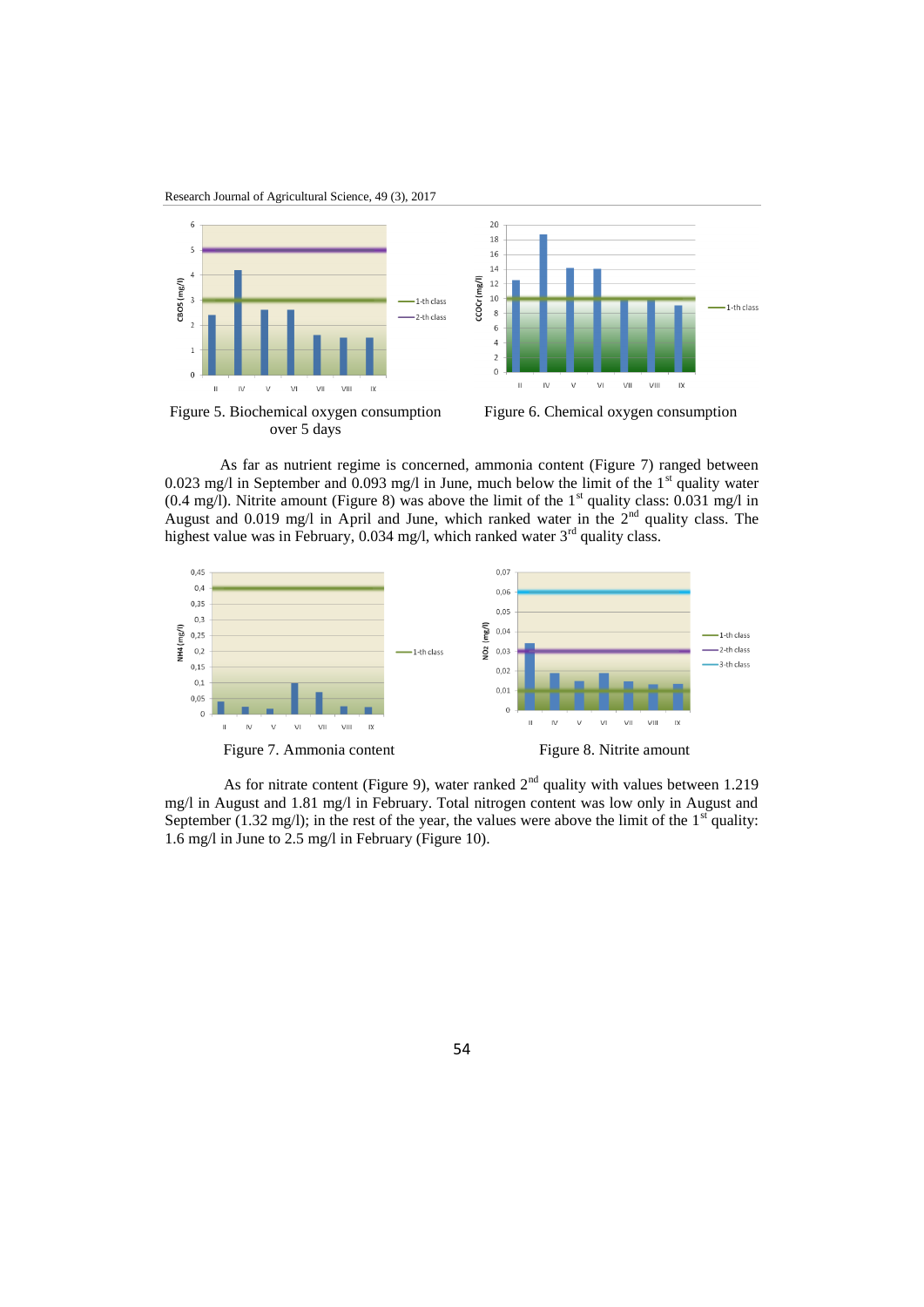Research Journal of Agricultural Science, 49 (3), 2017



Phosphorus content (Figure 11) was low, with no impact on water quality, with values much below the limits of the  $1<sup>st</sup>$  quality class: a minimum of 0.04 mg/l in February and a maximum of 0.13 mg/l in June.

Calcium content (Figure 12) was low, between 32 mg/l in August and 46 mg/l in April, much below the limit of the  $1<sup>st</sup>$  quality class that make water little hard.



# **CONCLUSIONS**

Analyses of Mures River (Ilia Pod sector) water quality show the following:

The water is basic, which ranks it within the normal values accepted by Order 161/2006;

- Oxygen regime is within good limits, with a decrease of oxygen content in July and an increase of the biochemical and chemical oxygen consumption in April, May and June, which points to a nutrient load of the water;

The levels of nitrates, nitrites and total nitrogen rank water in the  $2<sup>nd</sup>$  quality class;

The impact of human activities on the Mures River water quality is low, with slight values above admitted ones only in nitrogen and oxygen regimes.